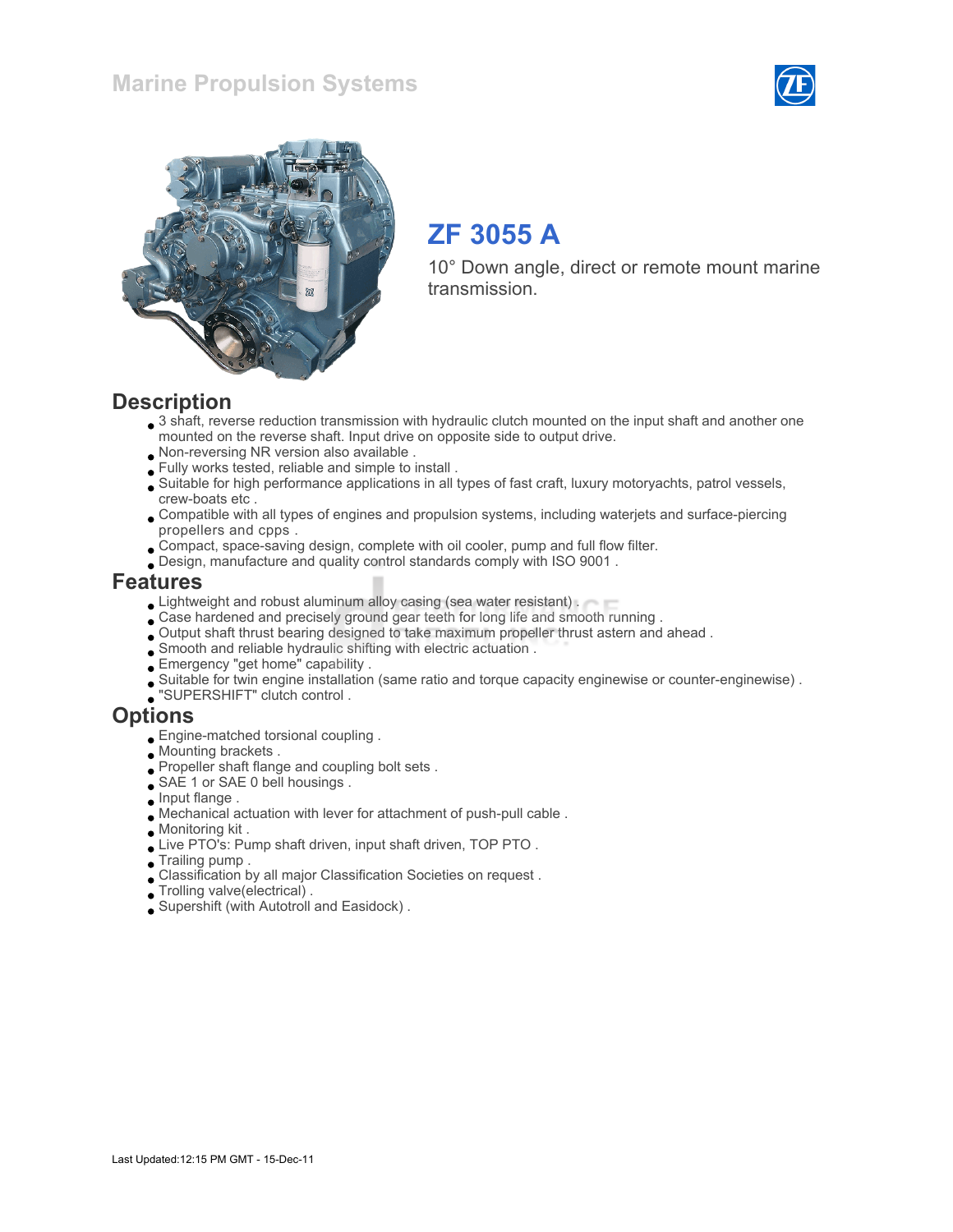

#### Pleasure Duty

| <b>RATIOS</b>                                                      | MAX.<br>POWER/RPM<br><b>TORQUE</b> |      |           |                                        |           | <b>INPUT POWER CAPACITY</b> |    |          |    |           |            |
|--------------------------------------------------------------------|------------------------------------|------|-----------|----------------------------------------|-----------|-----------------------------|----|----------|----|-----------|------------|
|                                                                    | Nm                                 | ftlb | <b>kW</b> | hp                                     | <b>kW</b> | hp                          | kW | hp       | kW | hp        | <b>RPM</b> |
|                                                                    |                                    |      |           |                                        |           | 2100 rpm                    |    | 2300 rpm |    | 2450 rpm  |            |
| $1.351$ *, 1.486*, 1.750*, 2.034,<br>2.259*, 2.520, 2.750*, 3.000* | 6197                               | 4571 |           | 0.6489 0.8702 1363  1827  1492  2001   |           |                             |    |          |    | 1590 2132 | 2600       |
| $\blacksquare$ 3.280*                                              | 5578                               | 4114 |           | 0.5841 0.7833 1227 1645 1343 1802 1431 |           |                             |    |          |    | 1919      | 2600       |

\* Special Order Ratio.

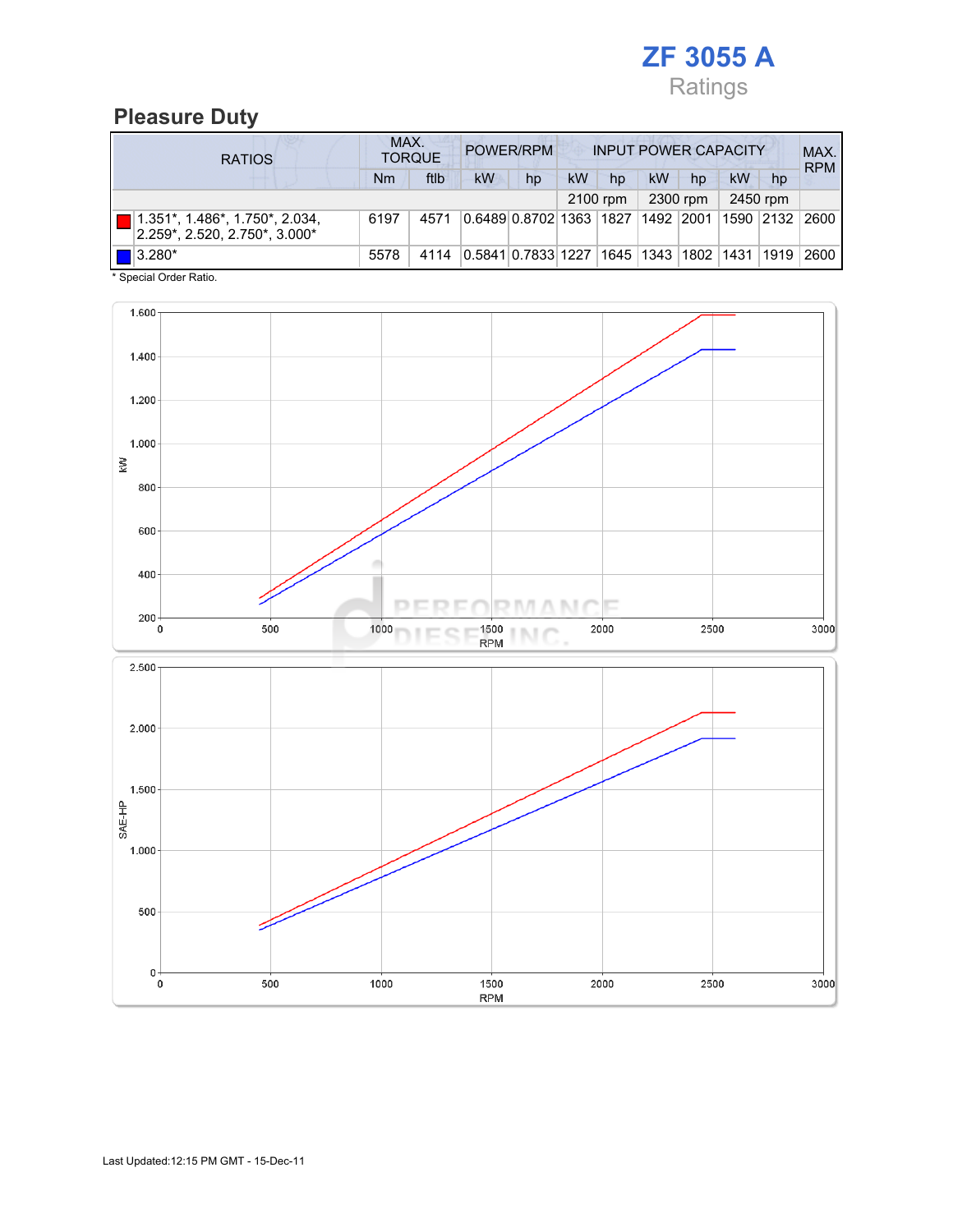

### Light Duty

| <b>RATIOS</b>                                                                  | MAX.<br>POWER/RPM<br><b>INPUT POWER CAPACITY</b><br><b>TORQUE</b> |      |                                |    |    |          |    |             | MAX.<br><b>RPM</b> |          |      |
|--------------------------------------------------------------------------------|-------------------------------------------------------------------|------|--------------------------------|----|----|----------|----|-------------|--------------------|----------|------|
|                                                                                | Nm                                                                | ftlb | <b>kW</b>                      | hp | kW | hp       | kW | hp          | kW                 | hp       |      |
|                                                                                |                                                                   |      |                                |    |    | 2100 rpm |    | 2300 rpm    |                    | 2450 rpm |      |
| $1.351^*$ , $1.486^*$ , $1.750^*$ , $2.034$ ,<br>2.259*, 2.520, 2.750*, 3.000* | 5584                                                              | 4119 | 0.5847 0.7841 1228 1647        |    |    |          |    | 1345   1803 | 1433   1921        |          | 2600 |
| $\blacksquare$ 3.280*                                                          | 5113                                                              | 3771 | 0.5354 0.7180 1124  1508  1231 |    |    |          |    |             | 1651   1312   1759 |          | 2600 |

Special Order Ratio.

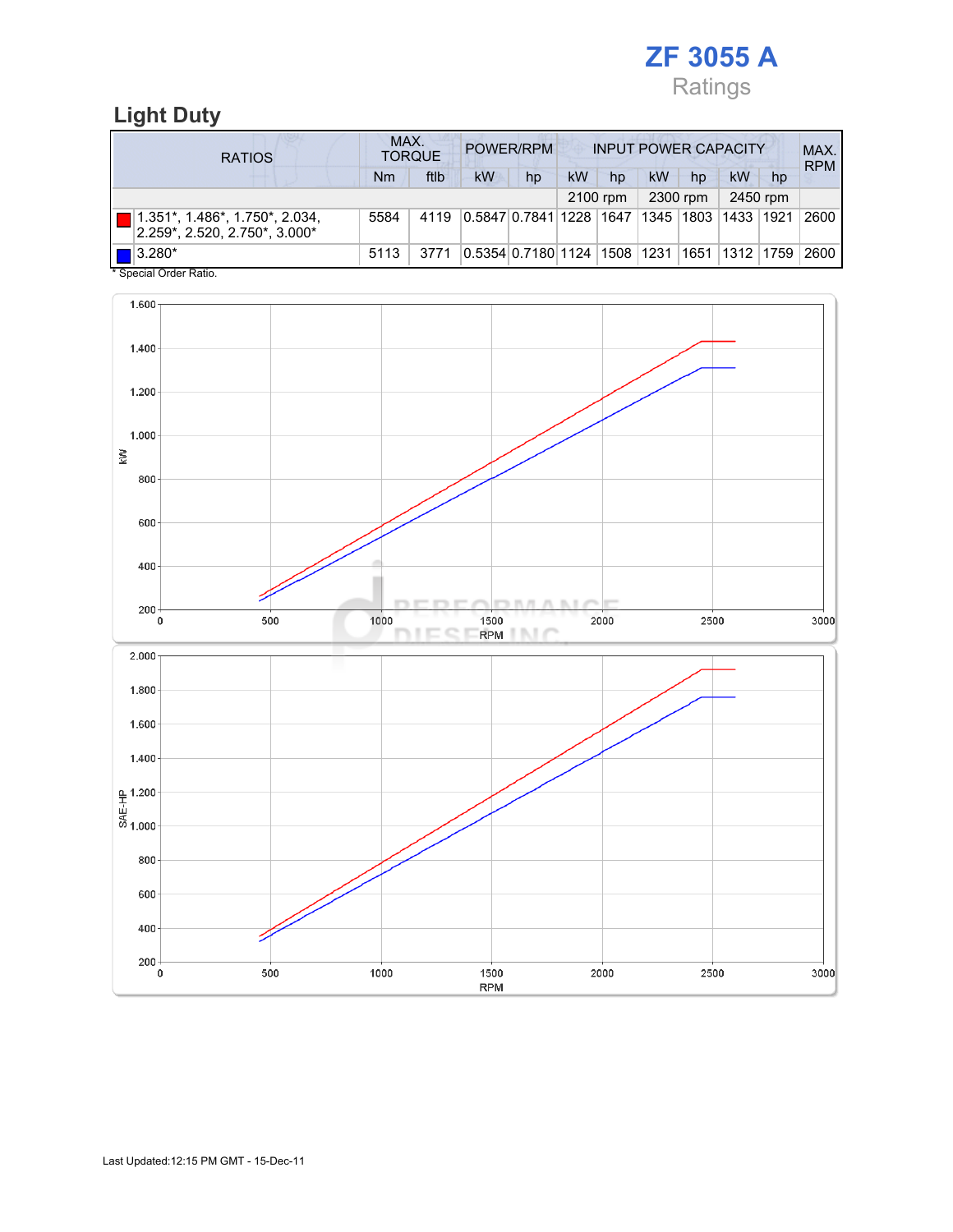## ZF 3055 A Ratings

## Medium Duty

| <b>RATIOS</b>                                                          | <b>MAX. TORQUE POWER/RPM</b> |      |                                           |    | <b>INPUT POWER CAPACITY</b> |          |           |          |             |      | MAX.       |
|------------------------------------------------------------------------|------------------------------|------|-------------------------------------------|----|-----------------------------|----------|-----------|----------|-------------|------|------------|
|                                                                        | Nm                           | ftlb | kW                                        | hp | kW                          | hp       | <b>kW</b> | hp       | kW          | hp   | <b>RPM</b> |
|                                                                        |                              |      |                                           |    |                             | 1800 rpm |           | 2100 rpm | 2250 rpm    |      |            |
| $1.351^*$ , $1.486^*$ , $1.750^*$ , $2.034$ ,<br>2.259*, 2.520, 2.750* | 5260                         | 3880 | 0.5508 0.7386 991 1330 1157 1551          |    |                             |          |           |          | 1239   1662 |      | 2600       |
| $\blacksquare$ 3.000*                                                  | 5091                         | 3755 | 0.5331 0.7149 960  1287  1119  1501  1199 |    |                             |          |           |          |             | 1608 | 2600       |
| $\blacksquare$ 3.280*<br>* Concial Order Datio                         | 4347                         | 3206 | 0.4552 0.6104 819  1099                   |    |                             |          | 956       | 1282     | 1024        | 1373 | 2600       |

Special Order Ratio.

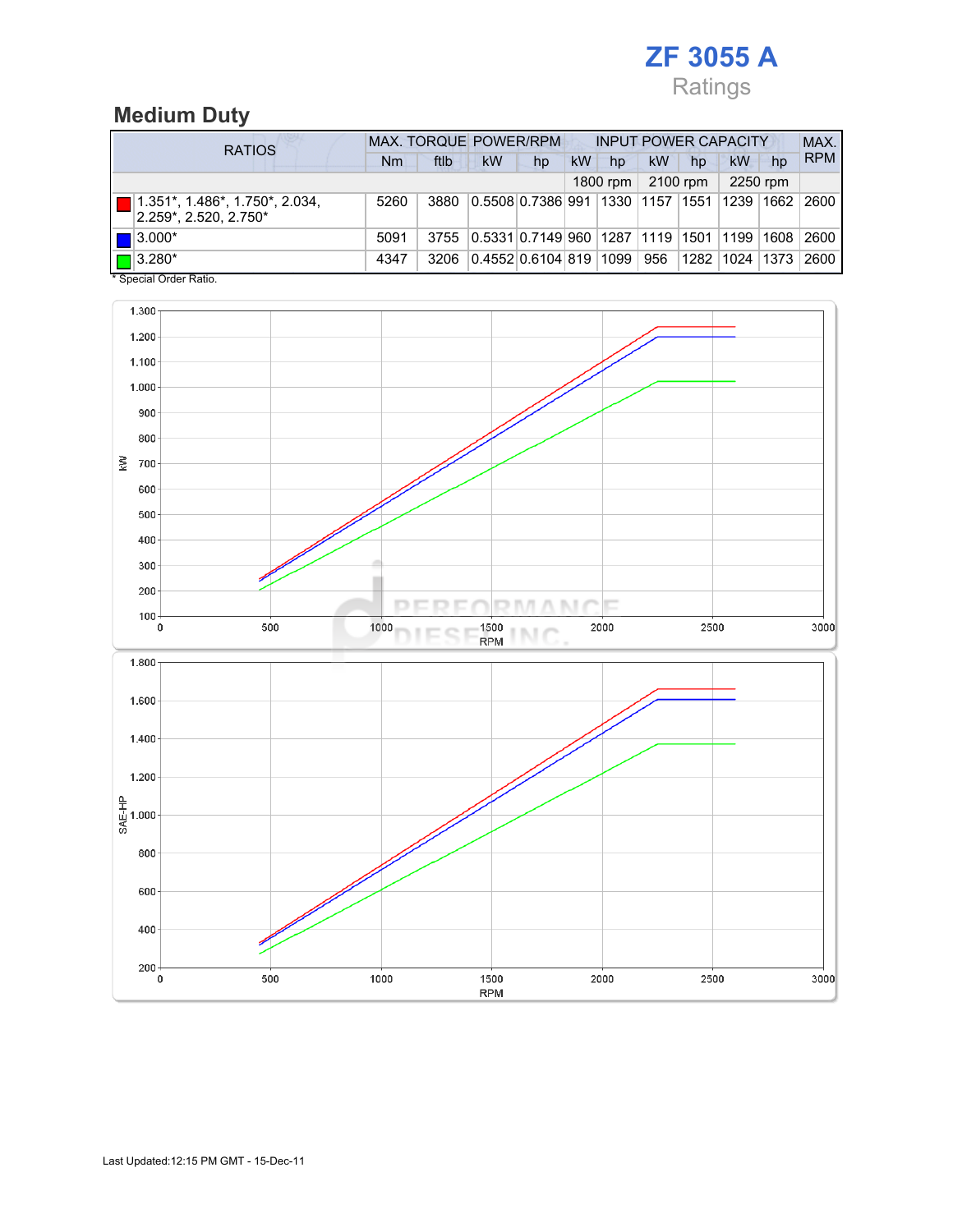



|       | mm (inches) |                |                |                            |                |            |  |                                                                                                      |  |                     |
|-------|-------------|----------------|----------------|----------------------------|----------------|------------|--|------------------------------------------------------------------------------------------------------|--|---------------------|
| Angle | A           | B <sub>1</sub> | B2             | H1                         | H <sub>2</sub> |            |  | L2                                                                                                   |  | <b>Bell</b><br>Hsg. |
| 10.0  |             |                |                |                            |                |            |  | $327$ (12.9) 365 (14.4) 365 (14.4) 218 (8.59) 665 (26.2) 668 (26.3) 452 (17.8) 132 (5.19) 150 (5.90) |  | 0                   |
|       |             |                | Weight kg (lb) | Oil Capacity Litre (US qt) |                |            |  |                                                                                                      |  |                     |
|       |             |                | 490 (1,080)    |                            |                | 31.0(32.9) |  |                                                                                                      |  |                     |

### SAE Bell Housing Dimensions RFORMANCE

|              |    |  |    |                                                         |     | <b>Bolt Holes</b> |                 |  |  |
|--------------|----|--|----|---------------------------------------------------------|-----|-------------------|-----------------|--|--|
| SAF No.      |    |  |    |                                                         | No. |                   | <b>Diameter</b> |  |  |
|              | mm |  | mm | mm                                                      | in  |                   | mm              |  |  |
| <sup>n</sup> |    |  |    | 647.7 25.5 679.45 26.75 711.2 28.0 16 13.49 17/32       |     |                   |                 |  |  |
|              |    |  |    | 511.18 20.125 530.23 20.875 552.45 21.75 12 11.91 15/32 |     |                   |                 |  |  |

### Output Coupling Dimensions

|                      |  |  |  |  |  | <b>Bolt Holes</b> |                                                 |              |  |
|----------------------|--|--|--|--|--|-------------------|-------------------------------------------------|--------------|--|
|                      |  |  |  |  |  | No.               |                                                 | Diameter (E) |  |
| mm in mm in mm in mm |  |  |  |  |  |                   | mm                                              |              |  |
|                      |  |  |  |  |  |                   | $ 225 8.86 190 7.48 145 5.71 25.0 0.98 12 22.2$ | 0.87         |  |